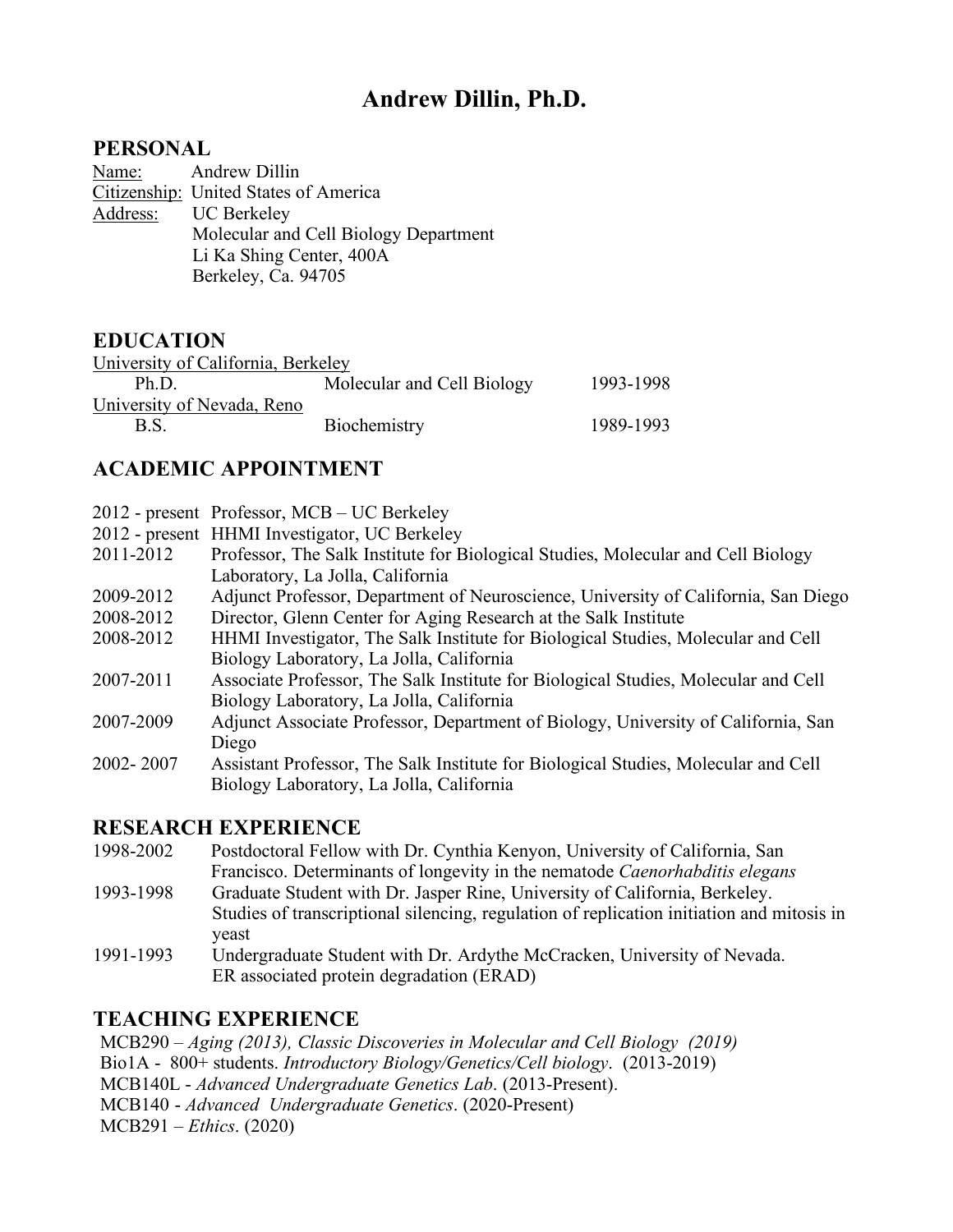## **AWARDS**

Siebel Distinguished Chair in Stem Cell Biology (2013) Nathan Shock Award (2012) NIH/NIA MERIT Award (2012-2022) Vincent Cristofalo Award (2010) Glenn Foundation for Medical Research Award (2007-2009) McKnight Neuroscience of Brain Disorders Award (2007-2010) Pioneer Developmental Chair (2006-2008) Ellison Medical Foundation Award (2004-2008) Larry L. Hillblom Junior Faculty Award (2003-2006) American Diabetes Association Junior Faculty Award (2004-2006) Damon Runyon-Walter Winchell Postdoctoral Fellowship, UC San Francisco (1999-2002) Genentech Distinguished Predoctoral Fellowship, UC Berkeley (1997) Outstanding Graduate Student Instructor, UC Berkeley (1996-1997) Outstanding Senior, College of Agriculture, University of Nevada (1992-1993) Howard Hughes Summer Research Fellowship, University of Nevada (1992) National Science Foundation Research Fellowship, University of Nevada (1991)

| <b>GRANT SUPPORT</b>                                                                                          |                                                                                                                                                   |                                                                                                                                                                                                                       |
|---------------------------------------------------------------------------------------------------------------|---------------------------------------------------------------------------------------------------------------------------------------------------|-----------------------------------------------------------------------------------------------------------------------------------------------------------------------------------------------------------------------|
|                                                                                                               | (Dillin, PI)                                                                                                                                      | 09/01/2008-08/31/2025                                                                                                                                                                                                 |
| Howard Hughes Medical Institute<br>Molecular Pathways of Aging<br>aging and age-related diseases.<br>Role: PI |                                                                                                                                                   | The major goal of this project is to perform high risk, innovative research towards the understanding of                                                                                                              |
| R01 AG059566<br><b>NIH/NIA</b>                                                                                | (Dillin, PI)                                                                                                                                      | 07/15/18-03/31/2023                                                                                                                                                                                                   |
| Role: PI                                                                                                      | Glial regulation of longevity through a transcellular unfolded protein response<br>tissues and seeks to uncover the identity of signaling agents. | The major goal of this project is to explore the mechanism of stress communication between glia and distal                                                                                                            |
| R01 AG05589<br><b>NIH/NIA</b>                                                                                 | (Dillin, PI)                                                                                                                                      | 01/01/17-12/31/2022                                                                                                                                                                                                   |
| during the aging process.<br>Role: PI                                                                         | The Collapse of Proteostasis during Aging is Mediated by Cytoskeletal Actin Functions                                                             | The major goal of this project is to determine how cytoskeletal integrity is monitored and maintained                                                                                                                 |
| R37 AG024365<br><b>NIH/NIA</b>                                                                                | (Dillin, PI)                                                                                                                                      | 09/01/2004-08/31/2021                                                                                                                                                                                                 |
| Role: PI                                                                                                      | The Perception of Mitochondrial Stress in Receiving Cells                                                                                         | The major goal of this project is to determine how distal tissues can sense mitochondrial stress in other<br>tissues, and how their own form and function might change in response to distal mitochondrial signaling. |
| R01 ES021667<br><b>NIH/NIEHS</b>                                                                              | (Dillin, PI)                                                                                                                                      | 03/01/2012-06/30/2022                                                                                                                                                                                                 |

Distal Mitochondrial Signaling in a Multicellular Organism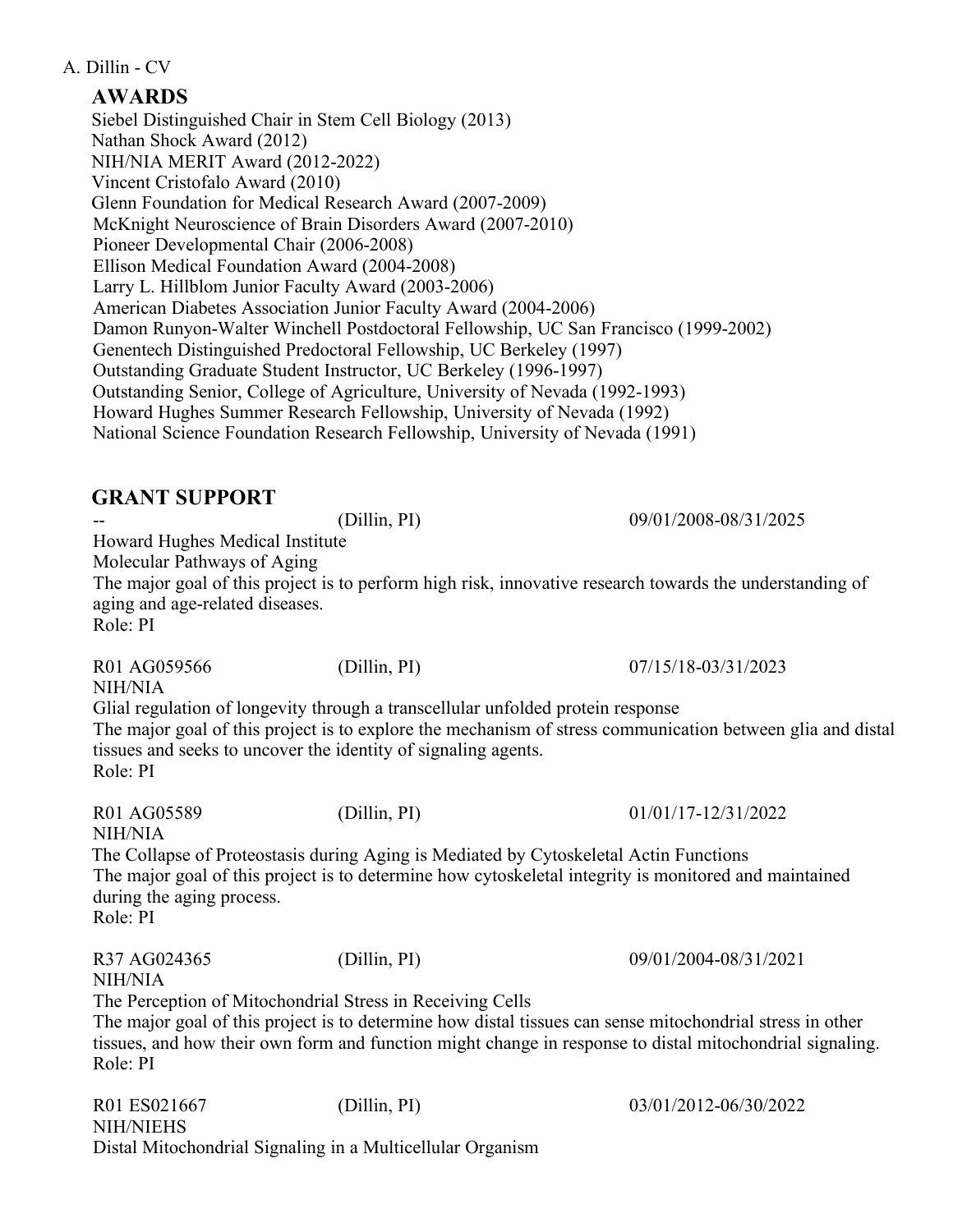The major goal of this project is to discover how mitochondria within the nervous system can communicate a signal that will ensure the survival of an animal under conditions of stress. Role: PI

Peer Reviewed Journal Articles of Andrew Dillin:

Frakes, A, Metcalf, M, Tronnes. S. Bar-Ziv R, Durieux<sup>1</sup>, J, Gildea. H Kandahari, N, Monshietehadi S, Higuchi-Sanabria, R, **Dillin, A**. Science. 2020 January 24.

Schinzel, RT, Higuchi-Sanabria, R, Shalem, O, Moehle, EA, Webster BM, Joe, L, Bar-Ziv, R, Frankino, PA, Durieux, J, Pender, C, Kelet, N, Kumar SS, Savalia, N, Chi, H, Nguyen N, Simic, M, **Dillin A**. The Hyaluronidase, TMEM2, Promotes ER Homeostasis and Longevity Independent of the UPRER Cell. 2019 Nov 21.

Anderson EC, Frankino PA, Higuchi-Sanabria R, Yang Q, Bian Q, Podshivalova K, Shin A, Kenyon C, **Dillin A**, Meyer BJ. X Chromosome Domain Architecture Regulates Caenorhabditis elegans Lifespan but Not Dosage Compensation. Dev Cell. 2019 Sep 4.

Frankino PA, Moehle EA, **Dillin A**. Evolutionary Comeuppance: Mitochondrial Stress Awakens the Remnants of Ancient Bacterial Warfare. Cell Metab. 2019 May 7.

Simic M, Moehle E, Schinzel, R, Lorbeer F, Halloran J, Heydari, K , Sanchez M, Jullié D , Hockemeyer D , **Dillin A**. Transient activation of the UPRER is an essential step in the acquisition of pluripotency during reprogramming. Science Advances. 2019 April 20.

Youssar L, Wernet V, Hensel N, Yu X, Hildebrand HG, Schreckenberger B, Kriegler M, Hetzer B, Frankino P, **Dillin A**, Fischer R. Intercellular communication is required for trap formation in the nematode-trapping fungus Duddingtonia flagrans. PLoS Genet. 2019 Mar 27.

Bar-Ziv R, Nguyen NT, **Dillin A**. Vive ut Numquam Moriturus: Tweaking Translational Control to Regulate Longevity. Mol Cell. 2019 Feb 21.

Higuchi-Sanabria R, Paul JW, Durieux J, Benitez C, Frankino PA, Tronnes SU, Garcia G, Daniele JR, Monshietehadi S, **Dillin A**. Spatial regulation of the actin cytoskeleton by HSF-1 dring aging. Mol Biol Cell. 2018 Aug 22.

Zhang, Q, Wu, X, Chen P, Liu, L, Xin, N, Tian Y, **Dillin, A**. The Mitochondrial Unfolded Protein Response Is Mediated Cell-Non-autonomously by Retromer-Dependent Wnt Signaling. Cell. 2018 Aug 9

Daniele JR, Heydari K, **Dillin A**. Mitochondrial Subtype Identification and Characterization. Curr Protoc Cytome. 2018 July.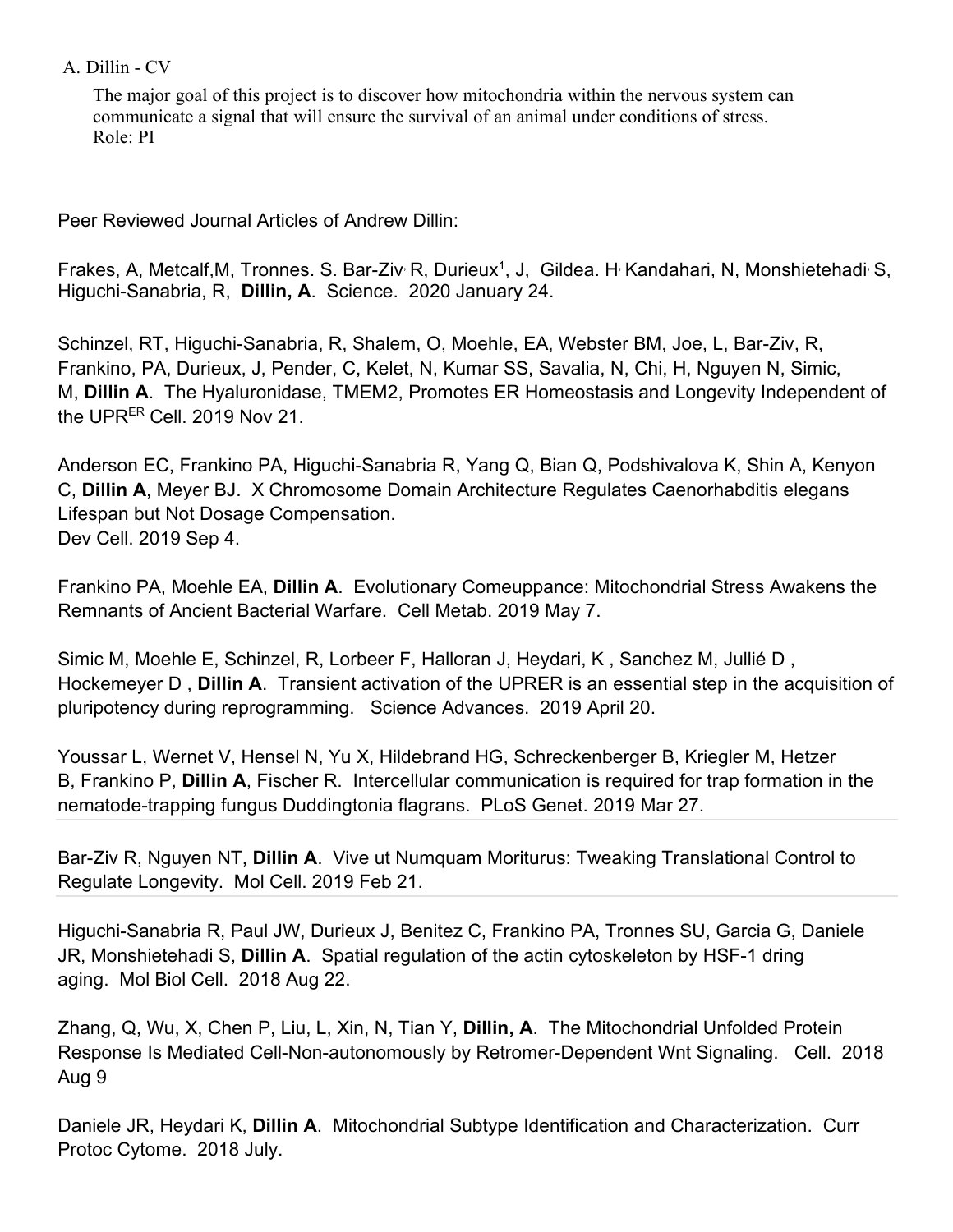Simic MS, **Dillin A.** The Lysosome, Elixir of Neural Stem Cell Youth. Cell Stem Cell. 2018 May 3.

Moehle EA, Shen K, **Dillin A**. Mitochondrial Proteostasis in the Context of Cellular and Organismal Heath and Aging. J Biol Chem. 2018 Apr 5.

De Magalhaes Filho CD, Henriquez B, Seah NE, Evans RM, Lapierre LR, **Dillin A**. Visible light reduces C. elegans longevity. Nat Commun. 2018 Mar 2.

Higuchi-Sanabria R, Frankino PA, Paul JW 3rd, Tronnes SU, **Dillin A**. A Futile Battle? Protein Quality Control and the Stress of Aging. Dev Cell. 2018 Jan 22.

Nguyen TB, Louie SM, Daniele JR, Tran Q, **Dillin A,** Zoncu R, Nomura DK, Olzmann JA. DGAT1-Dependent Lipid Droplet Biogenesis Protects Mitochondrial Function during Starvation-Induced Autophagy. *Dev Cell. 2017 Jul 10;42(1):9-21.*

Riera CE, Tsaousidou E, Halloran J, Follett P, Hahn O, Pereira MMA, Ruud LE, Alber J, Tharp K, Anderson CM, Brönneke H, Hampel B, Filho CDM, Stahl A, Brüning JC, **Dillin A.** The Sense of Smell Impacts Metabolic Health and Obesity. *Cell Metab. 2017 Jul 5;26(1):198-211.*

Berendzen KM, Durieux J, Shao LW, Tian Y, Kim HE, Wolff S, Liu Y, **Dillin A.** Neuroendocrine Coordination of Mitochondrial Stress Signaling and Proteostasis. *Cell. 2016. 166(6):1553-1563*

Kim HE, Grant AR, Simic MS, Kohnz RA, Nomura DK, Durieux J, Riera CE, Sanchez M, Kapernick E, Wolff S, **Dillin A.** Lipid Biosynthesis Coordinates a Mitochondrial-to-Cytosolic Stress Response. *Cell. 2016. 166(6):1539-1552*

Daniele JR, Heydari K, Arriaga EA, **Dillin A.** Identification and Characterization of Mitochondrial Subtypes in Caenorhabditis elegans via Analysis of Individual Mitochondria by Flow Cytometry. *Anal Chem. 2016. 88(12):6309-16*

Merkwirth C, Jovaisaite V, Durieux J, Matilainen O, Jordan SD, Quiros PM, Steffen KK, Williams EG, Mouchiroud L, Tronnes SU, Murillo V, Wolff SC, Shaw RJ, Auwerx J, **Dillin A.** Two Conserved Histone Demethylases Regulate Mitochondrial Stress-Induced Longevity. *Cell. 2016.165(5):1209-23.*

Tian Y, Garcia G, Bian Q, Steffen KK, Joe L, Wolff S, Meyer BJ, **Dillin A.** Mitochondrial Stress Induces Chromatin Reorganization to Promote Longevity and UPR(mt). *Cell. 2016.165(5):1197-208*

Seah NE, de Magalhaes Filho CD, Petrashen AP, Henderson HR, Laguer J, Gonzalez J, **Dillin A,**  Hansen M, Lapierre LR. Autophagy-mediated longevity is modulated by lipoprotein biogenesis. *Autophagy. 2016;12(2):261-72.*

Douglas PM, Baird NA, Simic MS, Uhlein S, McCormick MA, Wolff SC, Kennedy BK, **Dillin A.** Heterotypic Signals from Neural HSF-1 Separate Thermotolerance from Longevity. *Cell Rep. 2015. 12(7):1196-204.*

Heimbucher T, Liu Z, Bossard C, McCloskey R, Carrano AC, Riedel CG, Tanasa B, Klammt C, Fonslow BR, Riera CE, Lillemeier BF, Kemphues K, Yates JR 3rd, O'Shea C, Hunter T, **Dillin A**. The Deubiquitylase MATH-33 Controls DAF-16 Stability and Function in Metabolism and Longevity.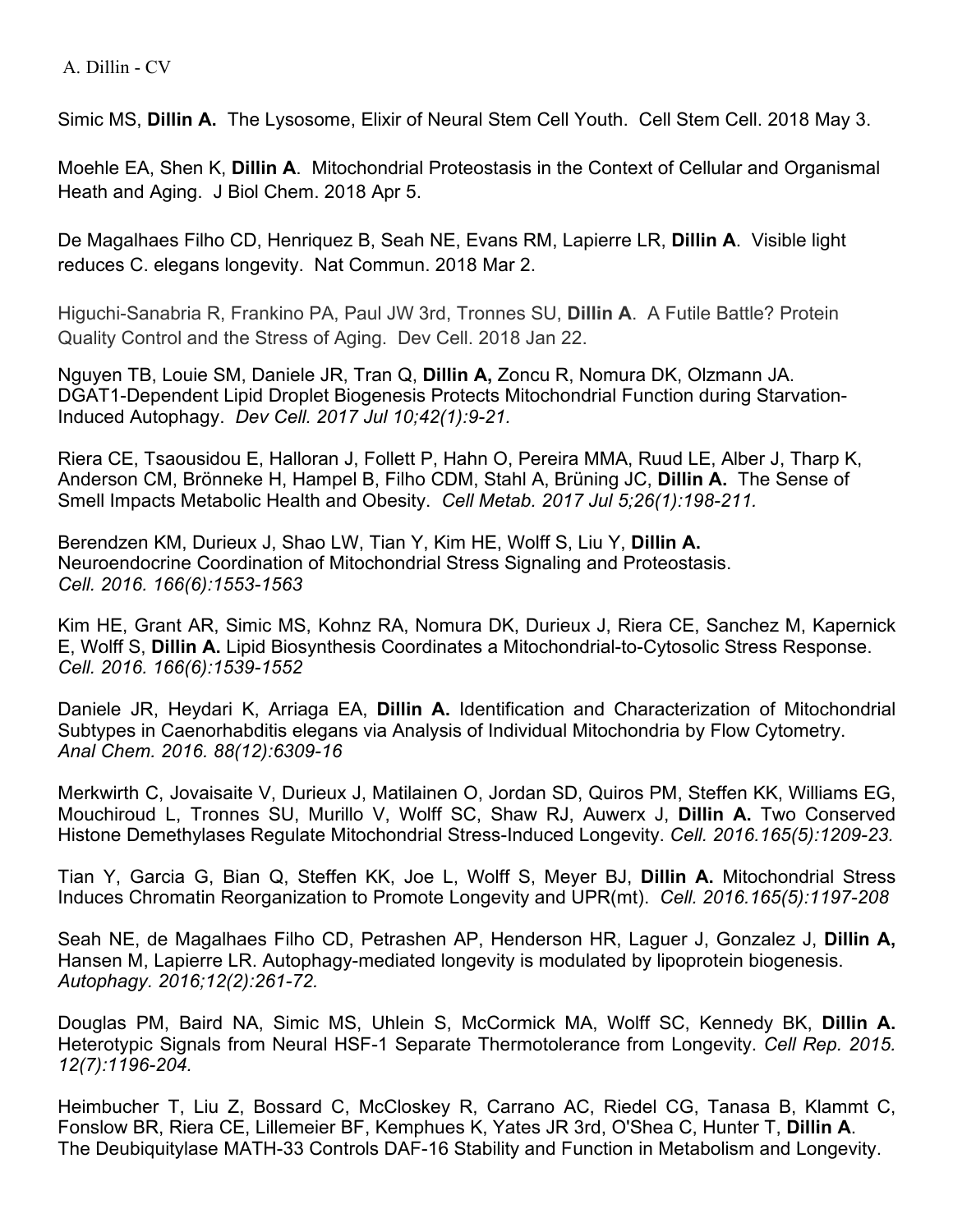A. Dillin - CV *Cell Metab. 2015. 22(1):151-63.*

Wilkinson DS, Jariwala JS, Anderson E, Mitra K, Meisenhelder J, Chang JT, Ideker T, Hunter T, Nizet V, **Dillin A,** Hansen M. Phosphorylation of LC3 by the Hippo kinases STK3/STK4 is essential for autophagy. *Mol Cell. 2015. 57(1):55-68.*

Patti GJ, Tautenhahn R, Johannsen D, Kalisiak E, Ravussin E, Brüning JC**, Dillin A**, Siuzdak G. Meta-analysis of global metabolomic data identifies metabolites associated with life-span extension. *Metabolomics. 2014 Aug 1;10(4):737-743.*

Baird NA, Douglas PM, Simic MS, Grant AR, Moresco JJ, Wolff SC, Yates JR 3rd, Manning G, **Dillin A**. HSF-1-mediated cytoskeletal integrity determines thermotolerance and life span. *Science. 2014. 346(6207):360-3.*

Fonslow BR, Moresco JJ, Tu PG, Aalto AP, Pasquinelli AE, **Dillin AG**, Yates JR 3rd. Mass spectrometry-based shotgun proteomic analysis of C. elegans protein complexes. *WormBook. 2014 Jun 24:1-18.*

Riera CE, Huising MO, Follett P, Leblanc M, Halloran J, Van Andel R, de Magalhaes Filho CD, Merkwirth C, **Dillin A**. TRPV1 pain receptors regulate longevity and metabolism by neuropeptide signaling. *Cell. 2014. 157(5):1023-36.*

Carrano AC, **Dillin A**, Hunter T. A Krüppel-like factor downstream of the E3 ligase WWP-1 mediates dietary-restriction-induced longevity in Caenorhabditis elegans. *Nat Commun. 2014;5:3772.*

Lapierre LR, De Magalhaes Filho CD, McQuary PR, Chu CC, Visvikis O, Chang JT, Gelino S, Ong B, Davis AE, Irazoqui JE, **Dillin A**, Hansen M. The TFEB orthologue HLH-30 regulates autophagy and modulates longevity in Caenorhabditis elegans. *Nat Commun. 2013;4:2267.*

Taylor RC and **Dillin A**. The UPR<sup>ER</sup> is a Cell Non-Autonomous Regulator of Stress Resistance and Longevity. *Cell. 2013; 153(7):1435-47.*

Russell RC, Tian Y, Yuan H, Park HW, Chang YY, Kim J, Kim H, Neufeld TP, **Dillin A**, Guan KL. ULK1 induces autophagy by phosphorylating Beclin-1 and activating VPS34 lipid kinase. *Nat Cell Biol. 2013; 15(7):741-50.*

Riedel CG, Dowen RH, Lourenco GF, Kirienko NV, Heimbucher T, West JA, Bowman SK, Kingston RE, **Dillin A**, Asara JM, Ruvkun G. DAF-16 employs the chromatin remodeller SWI/SNF to promote stress resistance and longevity. *Nat Cell Biol. 2013;15(5):491-501.*

Vilchez D, Boyer L, Lutz M, Merkwirth C, Morantte I, Tse C, Spencer B, Page L, Masliah E, Berggren WT, Gage FH, **Dillin A**. FOXO4 is necessary for neural differentiation of human embryonic stem cells. *Aging Cell. 2013;12(3):518-22*

Vilchez D, Boyer L, Morantte I, Lutz, M, Merkwirth C, Joyce D, Spencer B, Page L, Masliah E, Berggren WT, Gage FH, and **Dillin A**. Regulation of FOXO4 and PSMD11/rpn-6 determines proteasome activity and human stem cell function. *Nature. 2012. 489(7415):304-8.*

Vilchez D, Morantte I, Liu Z, Douglas PM, Merkwirth C, Rodrigues, APC, Manning G, and **Dillin A**. RPN-6/PSMD11 is a determinant of C. elegans longevity and proteasomal activity. Nature. 2012. 489(7415):263-8.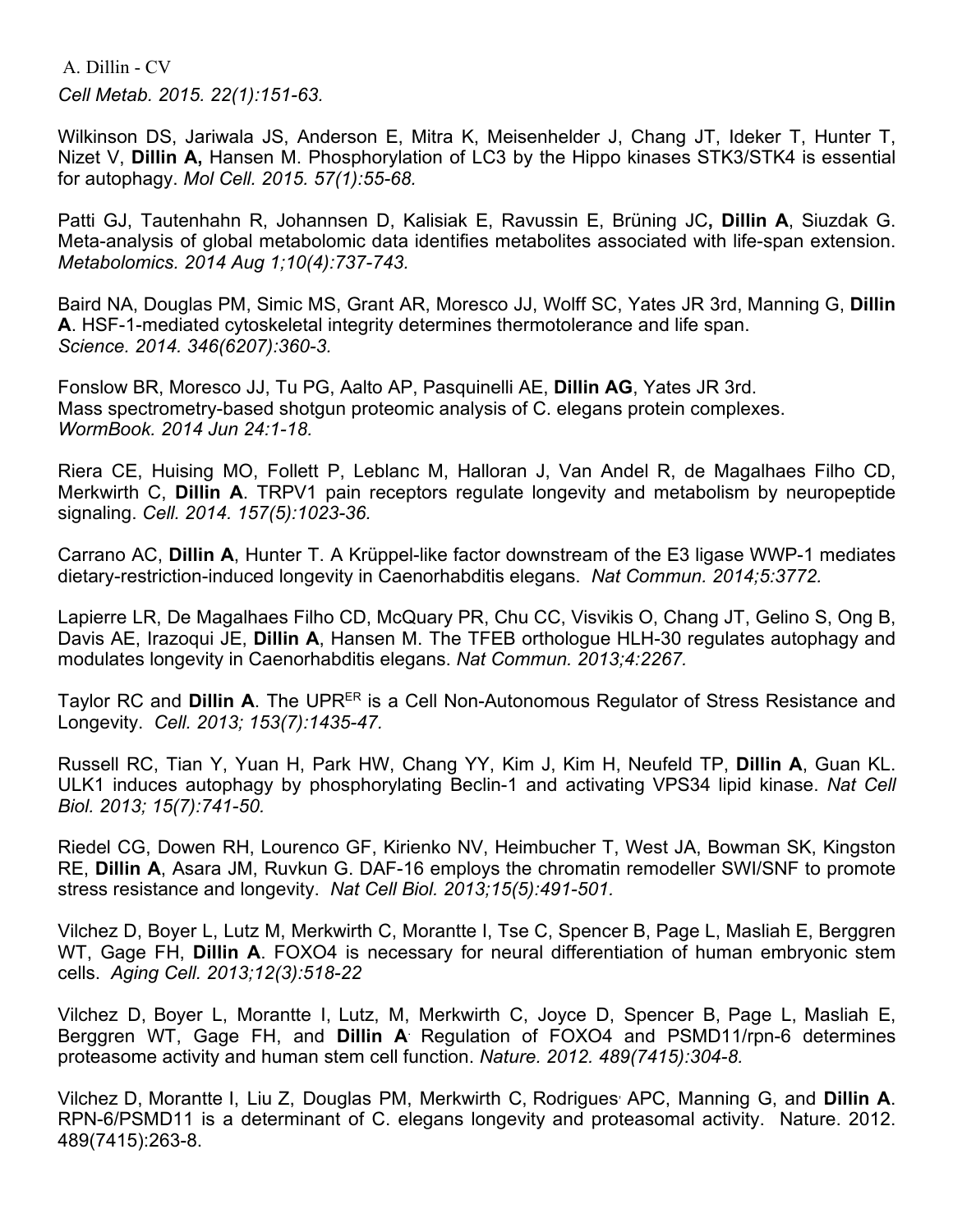Parrish AR, She X, Xiang Z, Coin I, Shen Z, Briggs SP, **Dillin A**, Wang L. Expanding the genetic code of Caenorhabditis elegans using bacterial aminoacyl-tRNA synthetase/tRNA pairs. *ACS Chem Biol. 2012 Jul 20;7(7):1292-302.*

Volovik Y, Maman M, Dubnikov T, Bejerano-Sagie M, Joyce D, Kapernick EA, Cohen E, **Dillin A**. Temporal requirements of heat shock factor-1 for longevity assurance. *Aging Cell. 2012;11(3):491-9.*

Mair W, Morantte I, Rodrigues AP, Manning G, Montminy M, Shaw RJ, **Dillin A**. Lifespan extension induced by AMPK and calcineurin is mediated by CRTC-1 and CREB. *Nature. 2011;470(7334):404- 8. PMCID: 3098900.*

Kim H, Scimia MC, Wilkinson D, Trelles RD, Wood MR, Bowtell D, **Dillin A**, Mercola M, Ronai ZA. Fine-tuning of Drp1/Fis1 availability by AKAP121/Siah2 regulates mitochondrial adaptation to hypoxia. Mol *Cell. 2011;44(4):532-44.*

Egan DF, Shackelford DB, Mihaylova MM, Gelino S, Kohnz RA, Mair W, Vasquez DS, Joshi A, Gwinn DM, Taylor R, Asara JM, Fitzpatrick J, Dillin A, Viollet B, Kundu M, Hansen M, Shaw RJ. Phosphorylation of ULK1 (hATG1) by AMP-activated protein kinase connects energy sensing to mitophagy. Science. 2011;331(6016):456-61. PMCID: 3030664.

Durieux J, Wolff S, Dillin A. The cell-non-autonomous nature of electron transport chain-mediated longevity. Cell. 2011;144(1):79-91. PMCID: 3062502.

Du D, Murray AN, Cohen E, Kim HE, Simkovsky R, Dillin A, Kelly JW. A kinetic aggregation assay allowing selective and sensitive amyloid-beta quantification in cells and tissues. Biochemistry. 2011;50(10):1607-17. PMCID: 3051019.

Cohen E, Du D, Joyce D, Kapernick EA, Volovik Y, Kelly JW, Dillin A. Temporal requirements of insulin/IGF-1 signaling for proteotoxicity protection. Aging Cell. 2010;9(2):126-34. PMCID: 3026833.

Mair W, Panowski SH, Shaw RJ, Dillin A. Optimizing dietary restriction for genetic epistasis analysis and gene discovery in C. elegans. PLoS One. 2009;4(2):e4535. PMCID: 2643252.

Cohen E, Paulsson JF, Blinder P, Burstyn-Cohen T, Du D, Estepa G, Adame A, Pham HM, Holzenberger M, Kelly JW, Masliah E, Dillin A. Reduced IGF-1 signaling delays age-associated proteotoxicity in mice. Cell. 2009;139(6):1157-69.

Carrano AC, Liu Z, Dillin A\*, Hunter T. A conserved ubiquitination pathway determines longevity in response to diet restriction. Nature. 2009;460(7253):396-9. PMCID: 2746748. \* Corresponding author

Bieschke J, Cohen E, Murray A, Dillin A, Kelly JW. A kinetic assessment of the C. elegans amyloid disaggregation activity enables uncoupling of disassembly and proteolysis. Protein Sci. 2009;18(11):2231-41. PMCID: 2788278.

Raices M, Verdun RE, Compton SA, Haggblom CI, Griffith JD, Dillin A, Karlseder J. C. elegans telomeres contain G-strand and C-strand overhangs that are bound by distinct proteins. Cell. 2008;132(5):745-57.

Baiga TJ, Guo H, Xing Y, O'Doherty GA, Dillin A, Austin MB, Noel JP, La Clair JJ. Metabolite induction of Caenorhabditis elegans dauer larvae arises via transport in the pharynx. ACS Chem Biol. 2008;3(5):294-304. PMCID: 2692194.

Panowski SH, Wolff S, Aguilaniu H, Durieux J, Dillin A. PHA-4/Foxa mediates diet-restriction-induced longevity of C. elegans. Nature. 2007;447(7144):550-5.